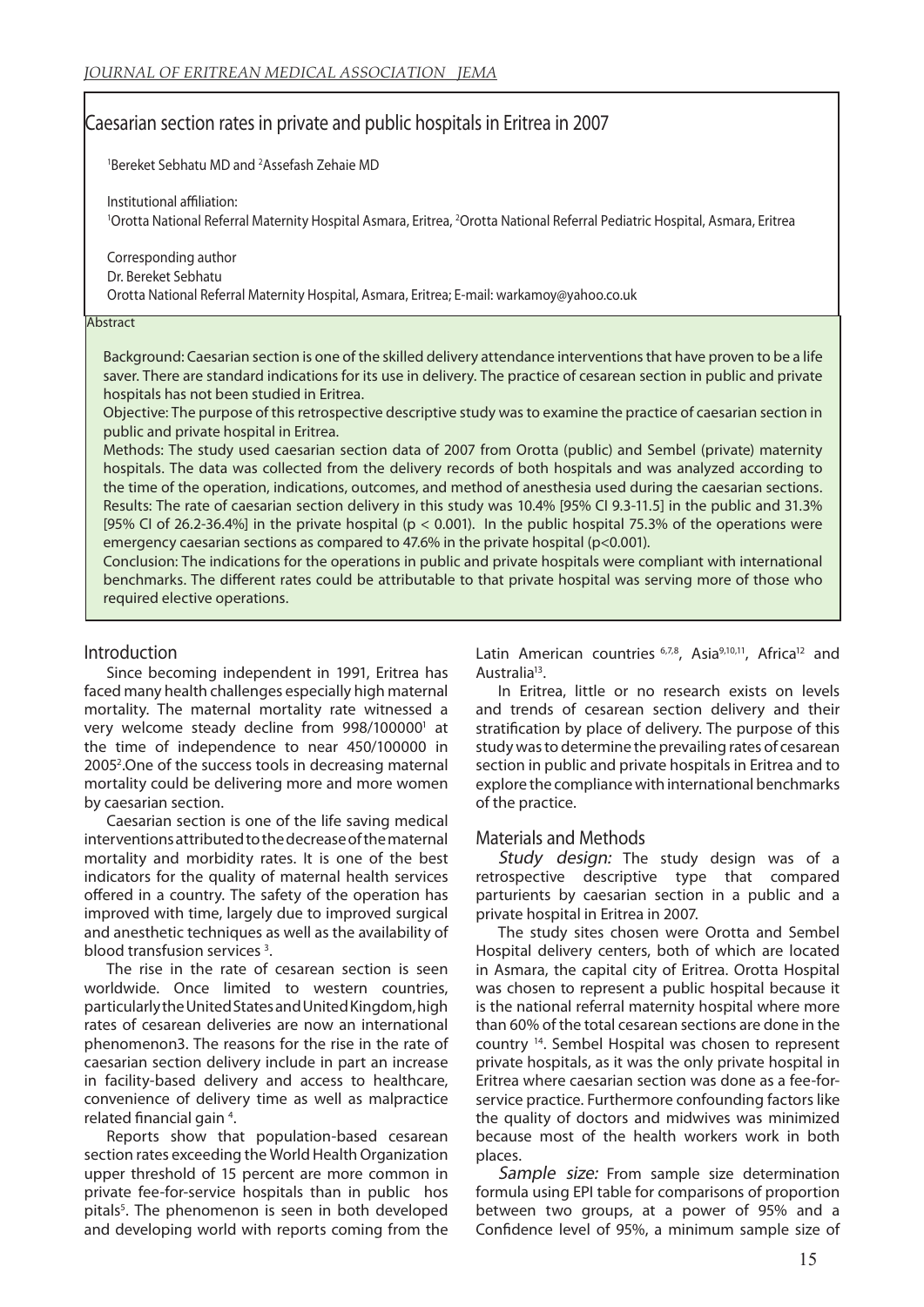216 cases from Orotta and 72 from Sembel hospital was calculated respectively. A systematic sample of alternate months of the year 2007(the latest completed year record) was collected from the delivery records of both hospitals.

The total sample size of 390 collected [287 from Orotta and 103 from Sembel] was slightly more than the minimum sample size required.

Data analysis: A data entry file was created and research assistants (medical and nursing students and theatre nurses, with know-how on computer application) collected the data and entered it on an SPSS program file. The data was analyzed using the SPSS software version 11.

#### Results

The total number of deliveries in Orotta (public) and Sembel (private) Hospitals during the year 2007 was 8293 and 661, respectively. Out of the total, 931 cases in the public and 224 cases in the private hospital were delivered by caesarian section making the caesarian section delivery rate of each hospital at 11.2% [95% CI 10.5 –11.9%] and 33.8% [95% CI of 30.1-37.5%], respectively ( $p < 0.001$ ).

In the months sampled for the study, the rate of caesarian section delivery was 10.4% [95% CI 9.3- 11.5] in the public and 31.3% [95% CI of 26.2-36.4%] in the private hospital ( $p < 0.001$ ). The two hospitals were compared according to many variables. When total deliveries in both hospitals are considered, the private hospital contributed to 7.3% (661/8954) of the total deliveries but 19.3% (224/1155) of the caesarian deliveries. The relative risk of undergoing a caesarian section in the private hospital was 7.3 (95% CI of 6.3- 8.3) times that in a public hospital. When the time of the procedure is considered, 75.3% of the operations in the public hospital were emergency caesarian sections as compared to 47.6% in the private  $(p<0.001)$ (Table 1).

Repeat caesarian sections and cephalo-pelvic disproportion were the number one and number two most common indications in both hospitals with no statistically significant difference between the two hospitals. Prolonged labor, breech presentation and ante partum hemorrhage were more in the public hospital (p <0.001). Bad obstetric history and multi fetal pregnancies were more common in the private hospital ( $p < 0.001$ ), while fetal distress and preeclampsia were similar for both hospitals. Previous caesarian section delivery accounted for 49.3% of the indications for elective operations in the public hospital, as compared to 25.9% in the private hospital. For emergency caesarian sections, the figures were 11.6% versus 14.3%.

Spinal anesthesia was used more in the private than in the public hospital: 94.2% versus 62% (p<0.001). This difference remained to be true even when the time of the operation was considered. When Apgar score was compared, 99% of the neonates born in the private hospital were rated 7 and above while 89% in the public hospital rated the same ( $p$  <0.021). When the cases were stratified according to time of the operation, the

difference was insignificant for the elective operations and the difference was due to 14 stillbirths among the emergency operations done in the public hospital. There was no statistically significant difference between blood lost per operation in the private and the public hospital. The mean blood lost was 433 ml while the maximum blood lost was 2000ml which happened in a woman with a ruptured uterus in the public hospital.

| Indication for the     |                      | Hospital           |                     | Total          |
|------------------------|----------------------|--------------------|---------------------|----------------|
| caesarian section      |                      | Orotta<br>(public) | Sembel<br>(private) |                |
| Previous caesarian     | <b>Count Percent</b> | 60                 | 21                  | 81             |
| section                | within hospital      | 20.9%              | 20.4%               | 20.8%          |
| Cephalo-pelvic         | <b>Count Percent</b> | 50                 | 20                  | 70             |
| disproportion          | within hospital      | 17.4%              | 19.4%               | 17.9%          |
| <b>Fetal distress</b>  | <b>Count Percent</b> | 41                 | 9                   | 50             |
|                        | within hospital      | 14.3%              | 8.7%                | 12.8%          |
| Prolonged              | <b>Count Percent</b> | 35                 | 7                   | 42             |
| labor                  | within hospital      | 12.2%              | 6.8%                | 10.8%          |
| <b>Breech</b>          | <b>Count Percent</b> | 34                 | 6                   | 40             |
| presentation           | within hospital      | 11.8%              | 5.8%                | 10.3%          |
| <b>Bad obstetric</b>   | <b>Count Percent</b> | 13                 | 14                  | 27             |
| history                | within hospital      | 4.5%               | 13.6%               | 6.9%           |
| Failed induction of    | <b>Count Percent</b> | 11                 | 11                  | 22             |
| labor                  | within hospital      | 3.8%               | 10.7%               | 5.6%           |
| Ante-partum            | <b>Count Percent</b> | 13                 | 1                   | 14             |
| hemorrhage             | within hospital      | 4.5%               | 1%                  | 6%             |
| Multi-fetal            | <b>Count Percent</b> | 4                  | 5                   | 9              |
| pregnancy              | within hospital      | 1.4%               | 4.9%                | 2.3%           |
| Pre-Eclampsia and      | <b>Count Percent</b> | 4                  | 1                   | 5              |
| Eclampsia              | within hospital      | 1.4%               | 1%                  | 1.3%           |
| <b>Ruptured uterus</b> | <b>Count Percent</b> | $\mathfrak{D}$     | $\Omega$            | $\mathfrak{D}$ |
|                        | within hospital      | 7%                 | 0%                  | .5%            |
| Miscellaneous          | <b>Count Percent</b> | 20                 | 8                   | 28             |
|                        | within hospital      | 7%                 | 7.8%                | 7.2%           |
| <b>Total</b>           | <b>Count Percent</b> | 287                | 103                 | 390            |
|                        | within hospital      | 100%               | 100%                | 100%           |

#### **Discussion**

Eritrea, as a relatively new African nation, is not expected to have a high rate of caesarian section. But this study has shown that the rate is already high, at least in the capital city of Eritrea. Furthermore, a marked (21.9%) and statistically significant (p<. 001) difference was observed in the rate of caesarian section between a public (10.4%) and private hospital (31.3%).

Although the private hospital contributed for 19.3% (224/1155) of the caesarian deliveries between both hospitals, the impact of the private practice on the rise or caesarian section rate may not be prominent as it shares only 7.3% of the total deliveries.

The national rate of caesarian section is below 2%14. The rate of caesarian section in the public hospital in 1998 was 10% and has barely changed during  $2007(11.2%)$ <sup>14</sup>. No data was available for the previous